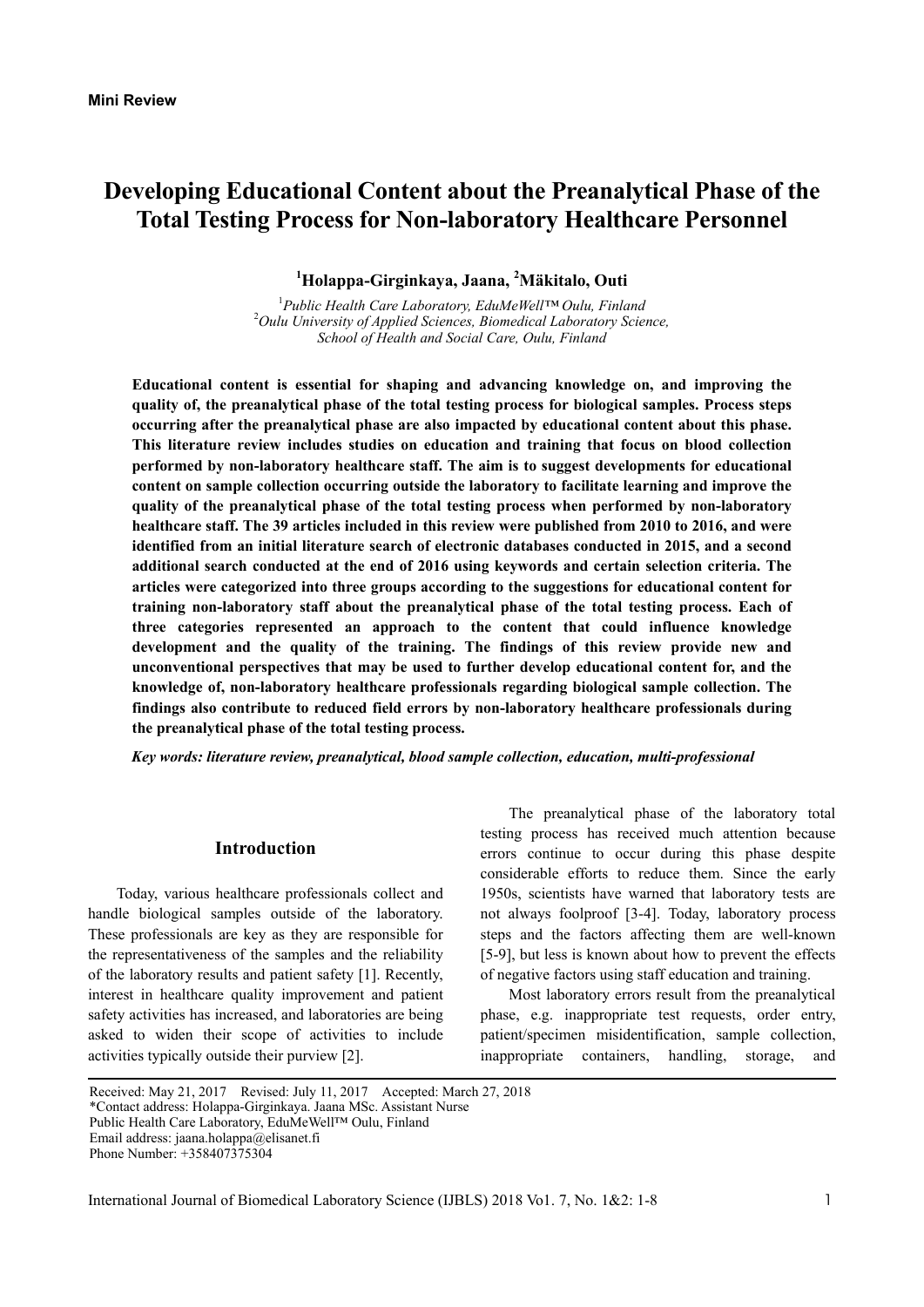transportation. Therefore, knowledge of and proper training on the intervening factors are essential for reducing errors and optimizing operational quality. Laboratory errors can lead to repeated sampling, delayed diagnoses, patient suffering and, as a result, jeopardized patient safety [5, 8-9].

Blood samples should be collected according to national and international recommendations and standards [10]. This may seem a very simple issue, but the involvement of non-laboratory healthcare staff often creates interactions that seldom meet the standards and recommendations. Improving the quality of blood sampling practices begins only when healthcare staff are aware of the various factors that affect blood sample collection and the effects of these factors on good nursing care [1,11-14]. Therefore, nurses and other non-laboratory healthcare staff need more training in blood sample collection and other laboratory interventions.

Previous authors have demonstrated that groups of non-laboratory healthcare professionals have a very poor grasp of blood sampling standards and requirements and of the factors that affect blood sample quality. Since, many healthcare professionals have insufficient preanalytical skills [13,15-18], ensuring high quality biological sample acquisition by multi-professional healthcare groups is important [19-20]. Usability and safety of patient samples must also be guaranteed.

Training and education is a potential solution for reducing mistakes and improving the quality of biological sample collection by non-laboratory healthcare professionals. The training should promote awareness of the sampling standards and recommendations, and encourage commitment to compliance with them. It should also develop theoretical knowledge and practical skills that contribute to a culture that emphasizes patient safety. Designing such training and educational content for non-laboratory healthcare staff is challenging. However, designs of and approaches to blood sampling training must be given special attention, particularly for professionals involved with the nursing practice. Blood sampling is a fundamental aspect of training for non-laboratory healthcare professionals, and improving this training would increase knowledge and improve patient safety and the quality of the total testing process of biological samples.

This literature review describes the contents of existing blood sampling education and training for

non-laboratory healthcare staff. The aim of this review was to find suggestions for facilitating learning and improving the quality of the preanalytical phase of the total testing process for biological samples via education. We focused on educational and training content to further develop the knowledge and quality of the preanalytical phase of the total testing process. We hope that this review provides new perspectives for educators. Our findings may be used for planning preventive and corrective measures for blood sampling conducted outside the laboratory to reduce the incidence of errors.

# **Materials and methods**

We chose a literature review as the method for identifying suggestions and views on the topic of interest using existing data. This method allowed us to extract various aspects of educational content from the field of laboratory specialists' work that should be included in education and training for non-laboratory healthcare staff to improve their knowledge about the preanalytical phase of the total testing process for biological samples.

A library information specialist searched the EBSCO Cumulative Index of Nursing and Allied Health Literature (CINAHL), EBSCO PubMed and SAGE Journals databases, and the search yielded 622 articles. These articles were subjected to initial screening for the following criteria. Only original, peer-reviewed articles published in English between 2010 and 2015 that addressed blood sampling, the preanalytical phase, education, multi-professionalism, and quality were included for literature review. Table 1 presents the search terms used. After initial screening, articles that did not meet the inclusion criteria were excluded. The remaining articles (N=61) were read again, and articles that did not meet the criteria were excluded. Both researchers read and discussed the relevant articles identified from the search. After removing the duplicates, 55 studies remained.

In November 2016, an additional search was conducted using the same conditions described above. This search yielded 13 more studies. All the newly-found articles were read and discussed. After a final screening, all the additional studies were included. In the end, 39 original research articles were included in this literature review.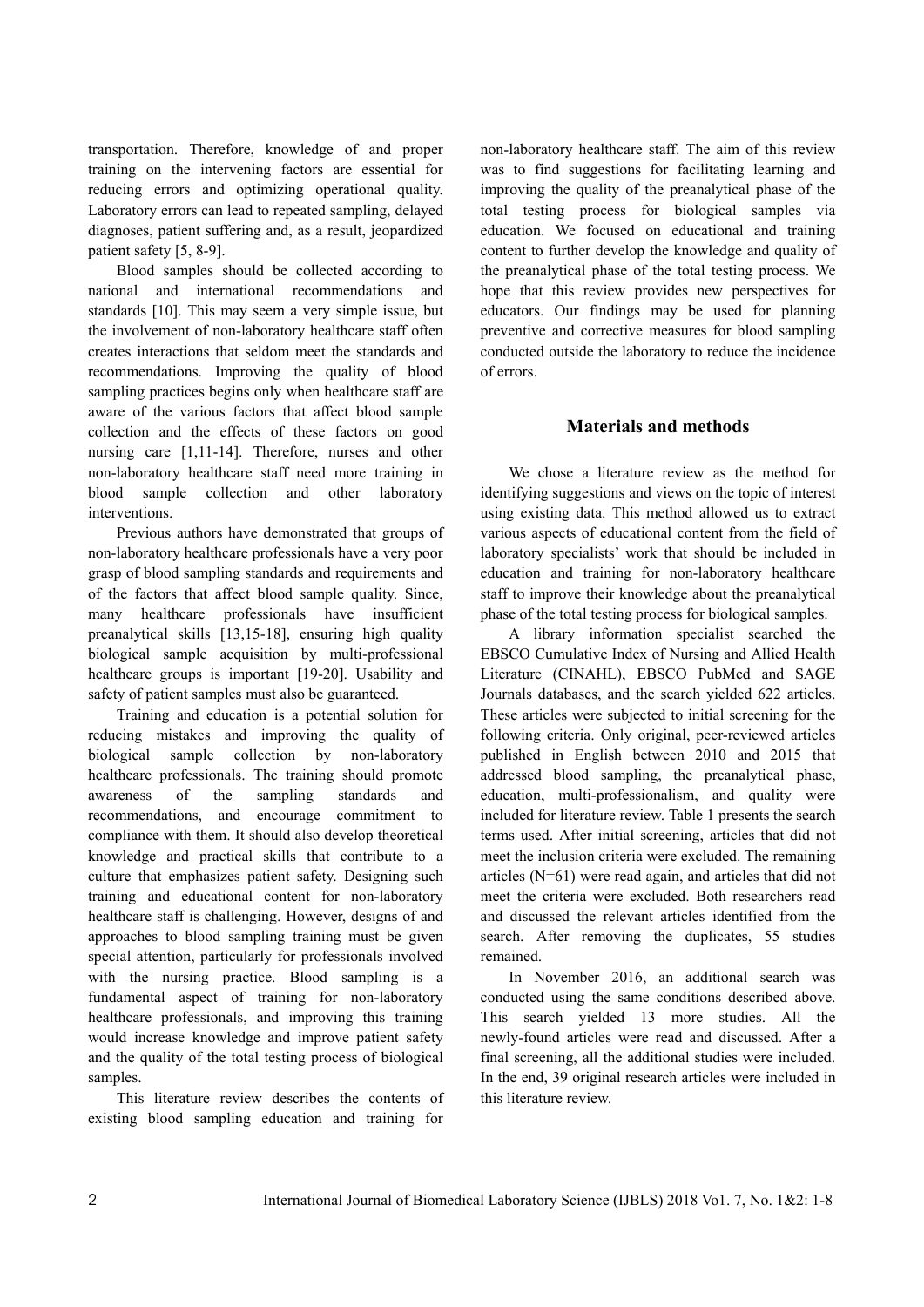| Table The Databases, search terms, and dates of searches |                                                                                                |
|----------------------------------------------------------|------------------------------------------------------------------------------------------------|
| Database                                                 | Search terms                                                                                   |
| <b>EBSCO CINAHL</b>                                      | "preanalytic", "blood sample" OR "blood sampling" OR "venipuncture", "training" OR "education" |
| <b>EBSCO PubMed</b>                                      | "preanalytic", "education", "multi-professional", "blood sampling" and "quality"               |
| <b>EBSCO CINAHL</b>                                      | "preanalytic", "clinical", "training"                                                          |
| SAGE Journal                                             | "preanalytic", "blood sample", "blood sampling", "training" OR "education"                     |

**Table 1 Databases, search terms, and dates of searches** 

#### **Quality appraisal**

One limitation of this literature review limitation is that the articles about laboratory work and training made very few slight references to learning and educational content. Many articles did not mention learning in depth or lacked the rationale behind content choice. Most contained no direct reference to learning or the learning cap. Another limitation is the small sample size. The subject of this review is a scarcely-explored area on which only a few studies have been conducted. The articles selected had only brief descriptions or short statements (a sentence or two) on learning. Furthermore, the articles we reviewed contained little theoretical basis for learning or teaching. A critical assessment of the literature was conducted, and the selected articles provided information about, and suggestions for, educational content regarding the preanalytical phase of the total testing process for blood sampling. The data analysis methods were suitable for describing educational content, and this contributes to the reliability of this review.

The review was designed to focus on blood sample collection and to produce information on educational content about the preanalytical phase of the total testing process. The aim of the review was to highlight the importance of education, for non-laboratory healthcare staff, for facilitating learning and thus reducing errors occurring during the preanalytical phase. The findings of the review must be interpreted in the specific context of its limitations. Despite these limitations, the direction, strength and consistency of the review findings indicate the outcomes are robust.

The review met the criteria for reliability and validity. Both researchers have extensive knowledge of the review topics, are highly experienced in the subjects, and are thoroughly acquainted with all the articles included in the review. Classification and data analysis were conducted step-by-step.

## **Data abstraction and synthesis**

The research articles were organized into three major groups based on their training-related content to synthesize the data from the articles (Table 2). Group 1 addressed inter-departmental communication and co-operation and highlighted multifaceted approaches to content and their significance for the quality of training and education (multi-professional co-operation). Group 2 included articles related to errors and quality indicators as valuable tools for assessing and monitoring practices, and to the significance of errors to the content and quality of education (learning from mistakes). Group 3 included articles related to standards, checklists, and directly-related factors, and their significance for qualified learning and education (recognizability of guidelines).

| Classification of Category      | References                                                                                                                                                                                                                                                                                                                                   |
|---------------------------------|----------------------------------------------------------------------------------------------------------------------------------------------------------------------------------------------------------------------------------------------------------------------------------------------------------------------------------------------|
| Multi-professional co-operation | Loh & Sethi (2015), Romero et al. (2009), Wallin et al. (2010), Kumar et al. (2014), Lippi et al.<br>(2008), Makhumula- Nkhoma et.al. (2015), Therrell et al. (2010), Lippi & Simundic (2010), Lippi<br>& Guidi (2007), Cadamuro et al. (2016), Dikmen et al (2015), Sanchis-Gomar & Lippi (2014),<br>Lippi et al. (2015), Atay et al (2014) |
| Learning from mistakes          | Söderberg et al. (2009), Agarwal et al. (2012), Koseoglu et al. (2011), Dorotić et al. (2015),<br>Lima-Oliveira et al. (2012), Lillo et al. (2012), Ying et al. (2014), Dikmen et al. (2015), Abdollahi et<br>al. (2014), Guidi & Lippi (2008), Cuhadar et al. (2013), De Carli et al. (2014),                                               |
| Recognizability of guidelines   | Seemann & Nybo (2016), Damato & Rickard (2015), Bölenius et al. (2013), Wallin et al. (2007),<br>Lima-Oliveira et al. (2013) MLO: (2005), Lippi et al. (2013), Lippi et al. (2015), Llopis et al. (2016),<br>Garcia et al. (2015), Yin et al. (2015), Simundic et al (2013),                                                                 |

**Table 2 Original studies classified**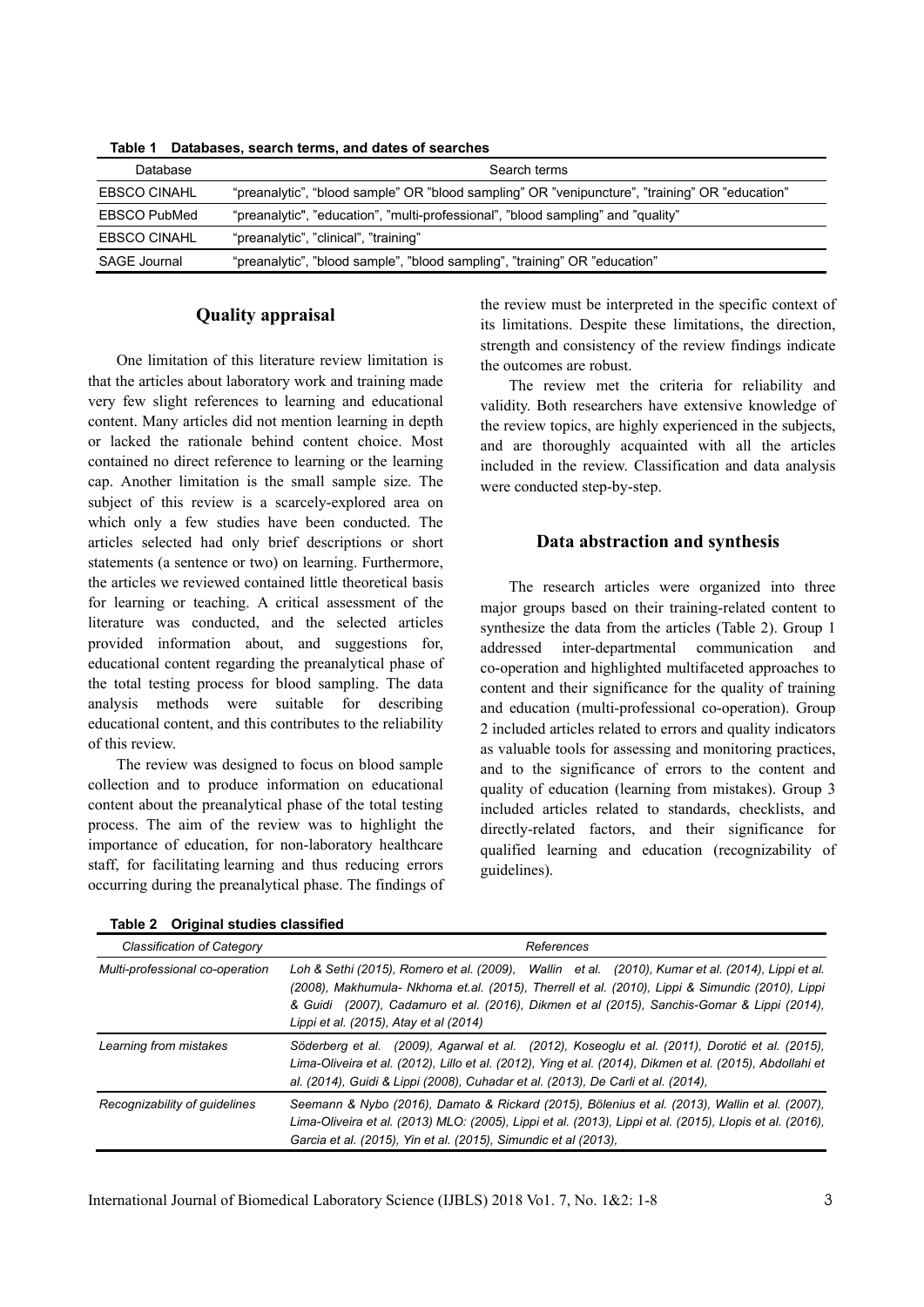## **RESULTS**

#### **Multi-professional co-operation**

This category focused on multi-professional education and training contents and activities. Several of the studies review highlighted the importance of cooperation among the various healthcare professions and continuous training for improving the quality of the preanalytical phase of the total testing process [21,23]. Some studies justified this importance by stating that the world is changing rapidly, so healthcare professionals must continually communicate with one another to achieve the training objectives. Another justification from these studies was that laboratory education must meet current healthcare needs [24-25]. The studies suggested that many non-laboratory healthcare professionals need to be aware of the impact of the preanalytical phase of the total testing process on patient outcomes [16]. Non-laboratory professionals should understand their role within the entire healthcare system to grasp this impact [26], and should look at procedures while considering the total testing process in the context of the greater healthcare system [27]. Some studies highlighted the practice of asking the patient preparing for the test about potentially influential variables [28]. Several reviews revealed that quality management of the total testing process requires multidisciplinary co-operation between all professional healthcare groups involved [28]. Implementation of the strategy requires full commitment and co-operation between departments [29].

#### **Learning from mistakes**

This category focused on errors and quality indicators and associated educational approaches and interventions. Many studies reported that use of quality indicators (clothing, hemolysis, suitable test requests, etc.) could efficiently facilitate learning and improve education [30-32]. For example, one study suggested the use of Lean-Six Sigma tools for pinpointing factors such as hemolysis as key inefficiencies in blood collection and the preanalytical workflow [33]. Quality indicators were considered extremely valuable tools for maintaining quality control systematically and transparently [20,34-37]. Lillo et al. [38] stated that most sampling errors are made by non-laboratory healthcare

personnel. Therefore, the educational program for nursing personnel is important for reducing sampling errors, raising awareness about preanalytical phase errors, and improving the quality of learning. Inclusion of medical topics in assessments of education and training for laboratory medicine is essential for evaluating nurses' awareness of preanalytical testing variables. After additional training, the changes in respondents' behavior generally and towards others was noteworthy [39]. Preanalytical phase errors are largely made by non-laboratory healthcare staff who are not overseen by a clinical laboratory. Most of these errors can be prevented by organizing efficient training for other personnel besides phlebotomists [31].

Learning from mistakes can be evaluated with large-scale educational intervention programs (EIP) for primary healthcare phlebotomists. More than half of laboratory errors are related to the preanalytical phase of the total testing process. EIPs would improve phlebotomists' practical performance by providing time for reflections and discussion. A modular organizational structure in healthcare facilities would allow for directed educational interventions based on specific guidelines on flaws present at a specific unit [40]. Therefore, proper training and knowledge of the intervening factors are essential for reducing errors during and optimizing the quality of the preanalytical phase [41]. Undergraduate education and teaching in laboratory medicine should highlight specific tasks related to laboratory competencies and skills that are required for optimizing the learning capabilities of the students [42]. Several studies emphasize the importance of using quality indicators and proper documentation during the laboratory process [26,34,43**].**

# **Recognizability of guidelines**

This category focused on guidelines and approaches to educational content aimed at reducing errors occurring during the preanalytical phase of the total testing process. Some studies suggested that international guidelines should be followed locally by professionals that collect biological samples in healthcare systems in all European countries [42,44-46]. Patient-centered care could positively influence patient safety and increase safety during the preanalytical phase of the total testing process if it includes standardized routines and regular staff training [47-48]. Performing sampling procedure steps in an incorrect order could reduce patient safety. Therefore, Lima-Oliveira et al.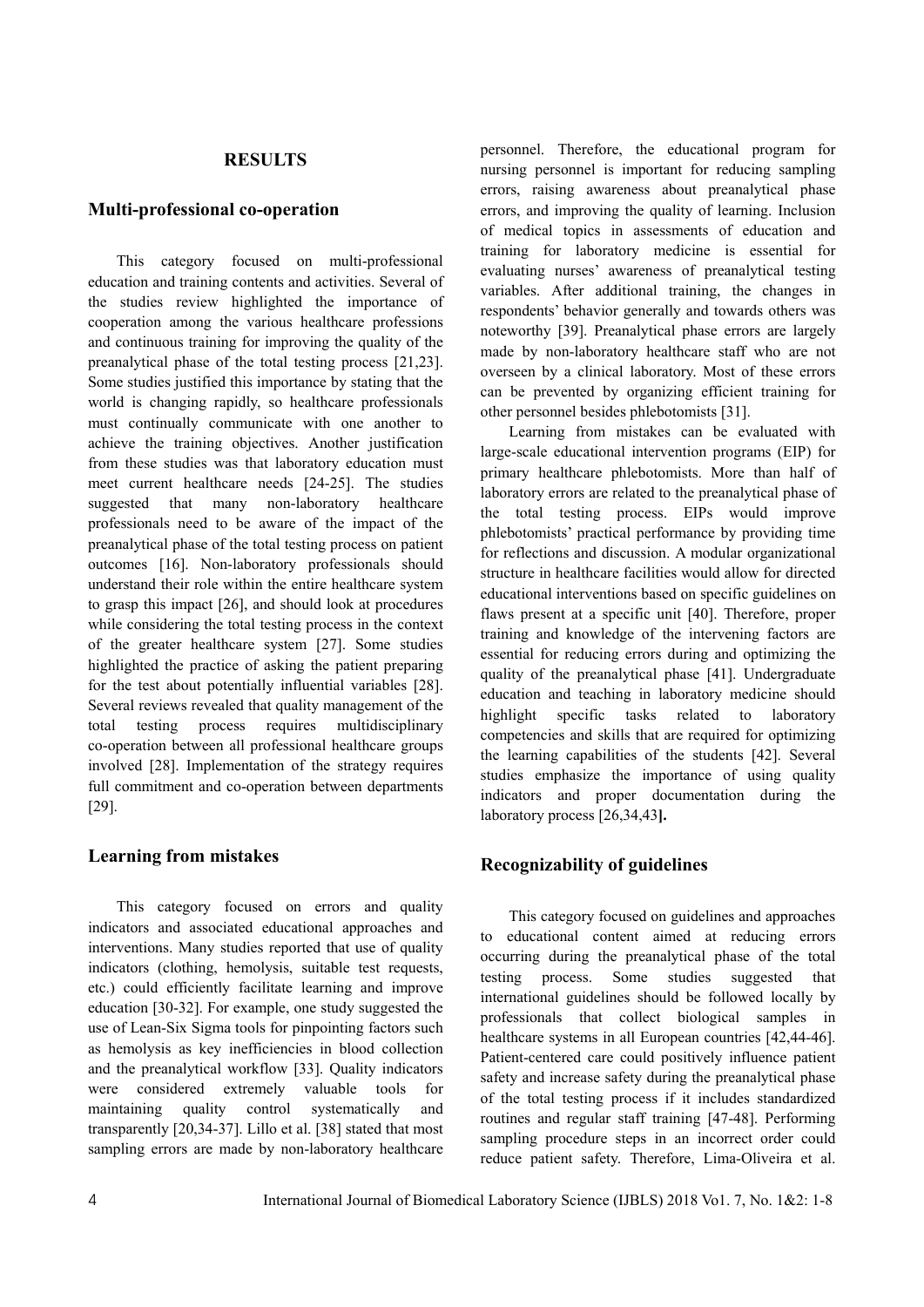[15] stated that the effects of preanalytical interferences must be accounted for in every modern clinical laboratory.

Some studies suggest that training on the preanalytical phase of the total testing process should meet certain certification and licensing requirements [49-50]. Over recent decades, significant improvements to reliability and standardization of the process caused a tenfold reduction in analytical errors. For example, Lippi et al. [51] stated that most errors in laboratory diagnostics still occur in the pre- and postanalytical steps, outside of the analytical phase. In turn, a study by Seeman [30] demonstrated that the conditions for phlebotomy (hand hygiene, the order of draw, improper mixing of samples) are not always ideal. Therefore, adherence to the Clinical & Laboratory Standards Institute (CLSI) guidelines H3-A6 should be recommended for other professionals besides phlebotomists who collect biological samples. None of the most frequent errors, listed in parentheses above, were in the red zone. An error in the red zone occurs during the patient identification process, which is crucial according to the CLSI H3-A6 guideline. Lippi et al. [53] identified reasons why knowledge of the recommendations and standards is scarce. This lack of knowledge leads directly to hazardous behaviors by healthcare professionals and might explain why these professionals ignore important safety rules.

Quality management of the preanalytical phase of the total testing process requires consideration of the overall healthcare context. Assuring the quality and safety of the total testing process requires management initiatives to improve the testing process and to harmonize the procedures. Error reduction was notable when **s**tandardized procedures for the preanalytical phase were implemented in Spain [54]. Best practices should be optimized for the collection, handling, and management of blood culture specimens. Improper blood culture collection also increases financial burden [15]. Yin, Lehmann, & Xu [56] stated that preanalytical phase risks and errors are more common than expected, even when standard operating procedures (SOP) are used.

# **Discussion**

This literature review was conducted to find suggestions for developing educational content for training non-laboratory healthcare professionals to facilitate their learning and improve the quality of the preanalytical phase of the total testing process.

The findings of this review indicate that developing educational content about the preanalytical phase of the total testing process for non-laboratory staff is possible. Such content has been examined to a lesser degree from the perspective of non-laboratory healthcare professionals; this review presents some new perspectives on the content of training on the preanalytical phase for these professionals. Training on the preanalytical phase of the total testing process should be promoted to reduce errors that occur during this phase.

Typically, articles in the laboratory field focus mainly on laboratory process steps and the factors affecting them, and place less emphasis on actual educational content and its implications for the knowledge of non-laboratory healthcare professionals. Facilitating learning about the preanalytical phase of blood sampling is a key factor when the aim is to increase commitment to the quality of the total testing process by non-laboratory healthcare staff.

This literature review led to the formulation of three categories and explicitly defines their significance for development of educational content on the pre-analytical phase of the total testing process. Thus, this review presents new perspectives on content and provides educators with tools for training non-laboratory healthcare professionals that can be implemented in various healthcare contexts. The tools could improve commitment and motivation of non-laboratory healthcare staff to perform blood sampling in a standardized manner, thus reducing mistakes and improving the quality of the preanalytical phase.

According to Dorotic et al. [36], more than 70% of nurses are eager to improve their knowledge of the preanalytical phase of the total testing process. These nurses considered additional training about preanalytical factors useful. Educators should ensure that training on the preanalytical phase of the total testing process meets requirements for effective learning and accounts for the essential factors of high quality testing processes.

This literature review identified the most common features of educational content for blood sample collection and the preanalytical phase of the total testing process. These features were associated with improving the knowledge of non-laboratory healthcare professionals: multi-professional co-operation, learning from mistakes, and recognizability of guidelines. Our findings indicate that increasing knowledge of and commitment to standards is the most important goal of the training. The educational content must be based on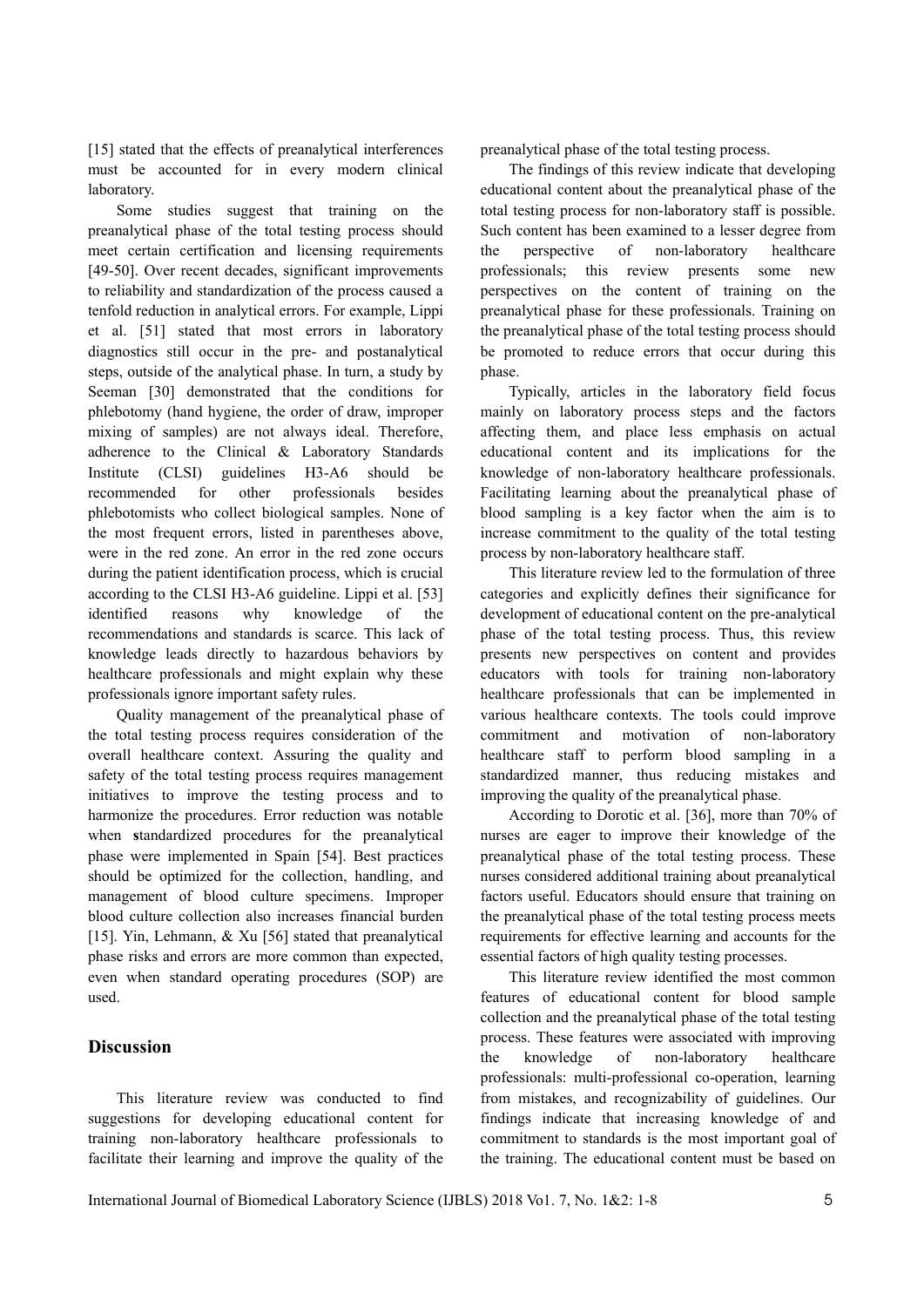requirements for certification and licensing, and must be relevant to the healthcare context.

Error prevention is a major goal in healthcare environments where many different healthcare professionals work together. An appreciation for multi-professional cooperation by healthcare managers enables a healthy understanding of functional roles in the preanalytical phase and facilitates better integration for the total testing process. Multi-professional cooperation requires discussion of different viewpoints which leads to transfer and development of knowledge.

Learning from mistakes is significant for improving the quality of the sampling procedure. In practice, identifying future errors and methods for handling them, and correcting errors immediately, are effective ways of learning, improving routines, and preventing error recurrence in the future. Moreover, supplementary or case examples of errors used in training should be relevant to practical work situations, and the impact of these errors on the reliability of the results should be assessed, thus improving the quality of the nursing care provided. The occurrence of sampling errors should not be over-emphasized, but an awareness of these errors can help professionals evaluate their behaviors and activities and, at best, can change their attitudes regarding their own sampling activities. Increased awareness of mistakes will also help professionals to identify them in practice and encourage them to further develop their skills. Regular updates of data related to the training are a good starting point for responsible operations and for correction of errors identified.

Healthcare professionals should adhere to the following: obligation to collect samples using a standard procedure, guarantee of proper operation of practical nursing, standardization of the conditions, and fulfilment of the quality requirements regardless of time and the client. Adherence to these standards demonstrates recognizability of guidelines by healthcare professionals.

The value of this study is that it reveals various new perspectives about educational content on the preanalytical phase of the total testing process, combines the results of several studies on such content, and draws attention to this content for blood sampling conducted by non-laboratory professionals. The results of many papers in the field of laboratory testing have been integrated, in this study, to provide a better understanding of the various aspects associated with the preanalytical phase of the total testing process. This literature review collates the views and thoughts of laboratory specialists on these aspects.

This review was conducted under different frames

of reference for specific learning needs; all the frames of reference had the common goal of facilitating learning. The review contributes improvements to educational content on the preanalytical phase of the total testing process in the field of laboratory work, which is not frequently studied, especially from the trainee's perspective. Thus, this review opens the subject for discussion and further research is needed. Texts from selected articles were used as the research material for this review, and the authors attempted to be as honest and careful as possible in describing the texts to interpret them correctly.

The three categories identified from this review reveal varied perspectives and provide a framework for approaching local on-the-job education and increasing learning. This review provides useful, practical information for designing training for non-laboratory healthcare professionals that reduces error and facilitates learning about the preanalytical phase of the total testing process. This review also enhances our understanding of education and training on blood sampling for non-laboratory staff. The findings should be used to improve the quality of education and training, thus facilitating learning, increasing commitment of non-laboratory staff to relevant standards and guidelines, and reducing blood sampling errors.

# **Conclusions**

This study describes various contents of education and training on the preanalytical phase of the total testing process. It also reveals significant perspectives regarding the quality of learning, and commitment to standards relevant to the total testing process, by non-laboratory healthcare professionals. If the knowledge of non-laboratory healthcare professionals about the preanalytical phase is to improve, the contents of education and training for them must be well-designed and must emphasize the significance of this phase.

We believe that regular training of non-laboratory healthcare professionals combined with certification and licensing of these professionals by the relevant educator could reduce errors occurring during the preanalytical phase, leading to increased patient safety and higher blood sampling quality. Communication between educators and healthcare providers must improve to ensure that training meets the needs of non-laboratory staff. Accounting for each individual's impact on specimen collection is critical for increasing blood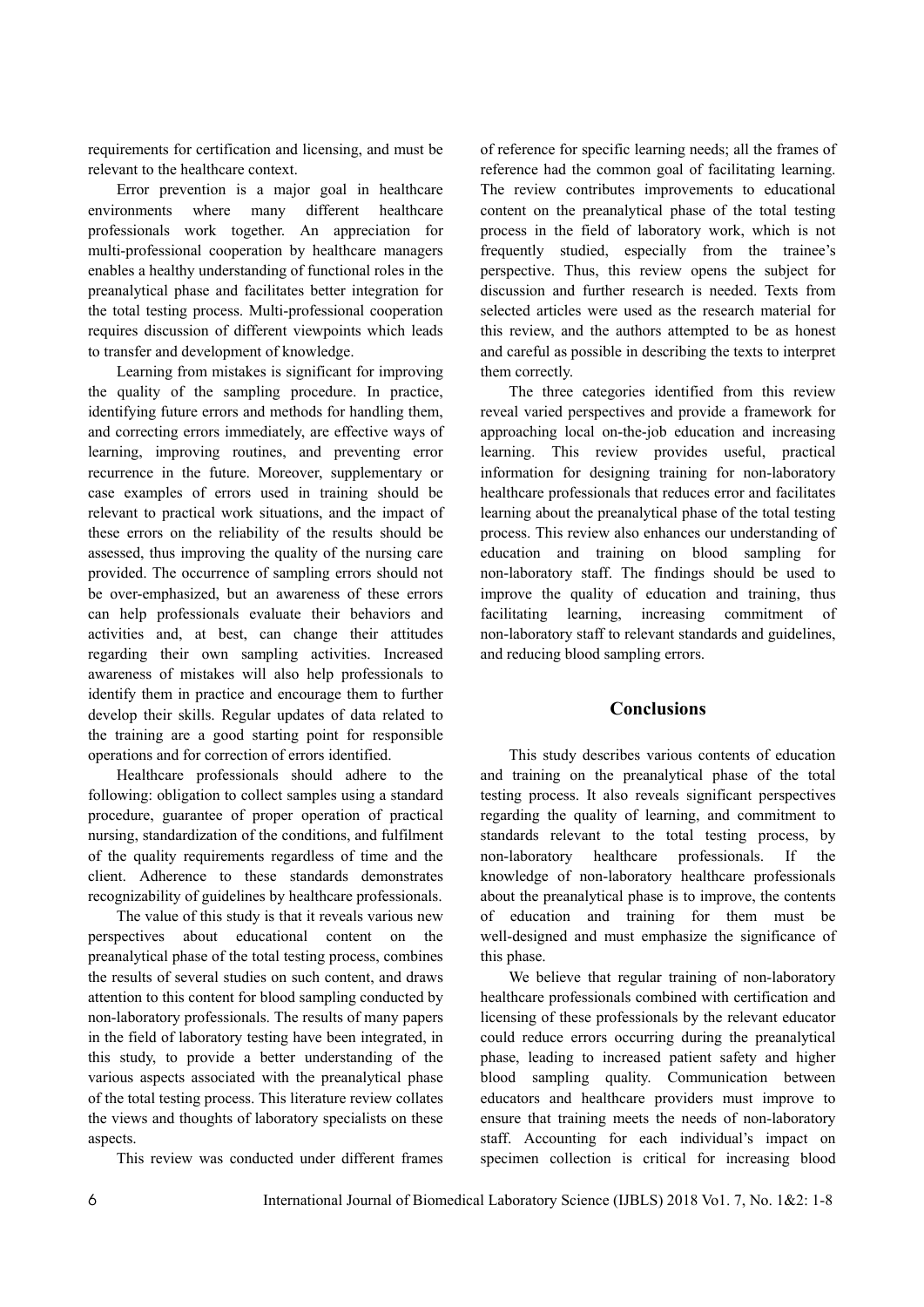sampling quality, patient safety, and the reliability of laboratory results.

#### **References**

- 1. Mäkitalo O. Liikanen E. Improving Quality at the Preanalytical Phase of blood Sampling. Literature Review. J of Biomedical Laboratory Science 2013 Vol.2, No.1:7-16.
- 2. Hawkins R. Managing the Pre- and Post-analytical Phases of the Total Testing Process. Ann Lab Med. 2012 Jan; 32(1): 5–16.Published online 2011 Dec 20. doi: 10.3343/alm.2012.32.1.5
- 3. Henry RJ, Berkman S, Little MS, et al. Inaccuracy of four chemical procedures as diagnostic test for cancer. J Am Med Assoc 1951; 147: 37-39.
- 4. Henry RJ, Berkman S. Errors in laboratory procedures. J Am Med Assoc 1953; 152: 1166-1167.
- 5. Plebani M, Piva E. Medical Errors: Pre-analytical Issue in Patient Safety. J Med Biochem 2010; 29:4.
- 6. Plebani M, Laposata M, Lundberg GD. The Brain-to-Brain Loop Concept for Laboratory Testing 40 Years After Its Introduction. Am J Clin Pathol 2011; 136: 829-833.
- 7. Hammerling JA. A Review of Medical Errors in Laboratory Diagnostics and Where We Are Today. Lab Medicine 2012; 43:(2):41-44.
- 8. Wallin O, Söderberg J, Van Guelpen B, et al. Blood Sample Collection And Patient Identification. Scand J Caring Sci 2010; 24:(3): 581-591.
- 9. Kalra L, Evans A, Perez I, Melbourn A, et al. Training Carers of Stroke patients: Randomised Controlled Trial. Br Med J 2004; 328: 8.
- 10. Simundic, A-M, Church S, Cornes MP, et al. Compliance of blood sampling procedures with the CLSI H3-A6 guidelines: An observational study by the European Federation of Clinical Chemistry and Laboratory Medicine (EFLM) working group for the preanalytical phase (WG-PRE). Clin Chem Lab Med 2015; 53(9): 1321-1331.
- 11. Grol R, Grimshaw J. From Best Evidence To Best Practice: Effective Implementation of Change In Patient's´ Care. The Lancet. 2003; 362: 11.
- 12. Lippi L, Salvagno GL, Montagnana M, et al. Influence of Short-term Venous Stasis on Clinical Chemistry Testing. Clin Chem Lab Med 2005; 43(8): 869-875.
- 13. Lima-Oliveira G, Lippi G, Salvagno GL, et al. Elimination of the venous stasis error for routine coagulation testing by transillumination. Clin Chim Acta 2011; 412: 1482-1484.
- 14. Lima-Oliveira G, Lippi G, Salvagno GL, et al. The Effective Reduction of Tourniquet Application Time After Minor Modification of the CLSI H03-A6 Blood Collection Procedure. Biochem. Med. 2013; 23(3): 308-15.
- 15. Lima-Oliveira G, Lippi G, Salvagno GL, et al. Incorrect

order of draw could be mitigate the patient safety: a phlebotomy management case report. Biochem Med. 2013; 23(2): 218-223.

- 16. Makhumula-Nkhoma N, Whittaker V, McSherry R. Level of confidence in venepuncture and knowledge in determining causes of bloods sample haemolysis among clinical staff and phlebotomist. J Clin Nurs 2015; 24(4-3): 370-385.
- 17. Wallin O, Söderberg J, Van Guelpen B, et al. Patient-centered care - preanalytical factors demanding attention: A questionnaire study of venous blood sampling and specimen handling. Scan J Clin Lab Inv 2007; 67(8):836-847.
- 18. de Leval MR, Carthey J, Wright DJ, et al. Human Factors and Cardiac Surgery: A Multicenter Study. J Thorac and Cardiovasc Surg 2000; 119: 661-62.
- 19. Reason J. Human Error: Models and Management Br Med J 2000; 320: 18.
- 20. Loh TP, Sethi SK. A multidisciplinary approach to reducing spurious hyperkalemia in hospital outpatient clinics. J Clin Nurs. 2015;24(19-20):2900-6.
- 21. Lima-Oliveira G, Guidi GC, Salvagno GL et al. Is Phlebotomy Part of the Dark Side in the Clinical Laboratory Struggle for Quality? Lab Med 2012; 43 (5): 172-176.
- 22. Romero A, Cobos A, López-León A et al. Preanalytical mistakes in samples from primary care patients. Clinical Chemistry & Laboratory Medicine. 2009; 47(12):1549- 1552.
- 23. Wallin O, Söderberg J, Van Guelpen B, et al. Blood sample collection and patient identification demand improvement: a questionnaire study of preanalytical practices in hospital wards and laboratories. Scand J Caring Sci 2010; 24(3): 581-591.
- 24. Savitha A, Prashanth J, Shilpa P, et al. Evaluation of quality indicators in a laboratory supporting tertiary cancer care facilities in India. Arch Patho Lab Lab Med. 2014 Summer;45(3):272-7
- 25. Lippi G, Blanckaert N, Bonini P, et al. Haemolysis: an overview of the leading cause of unsuitable specimens in clinical laboratories. Clin Chem Lab Med. 2008;46(6):764-72.
- 26. Therrell BL Jr., Schwartz M, Southard C, et al. Newborn screening system performance evaluation assessment scheme (PEAS). Semin Perinatol 2010; 34(2): 105-120.
- 27. Söderberg J, Grankvist K, Brulin C, et al. Incident reporting practices in the preanalytical phase: Low reported frequencies in the primary health care setting. Scan J Clin Lab Inv 2009; 69(7): 731-735.
- 28. Lippi G, Simundic A-M. Total quality in laboratory diagnostics. It's time to think outside the box. Biochem Med 2010;20(1): 5-8.
- 29. Lippi G & Guidi GC. Risk management in the preanalytical phase of laboratory testing. Clin Chem Lab Med 2007; 45(6): 720-727.
- 30. Seemann T, Nybo M. Continuous quality control of the blood sampling procedure using a structured